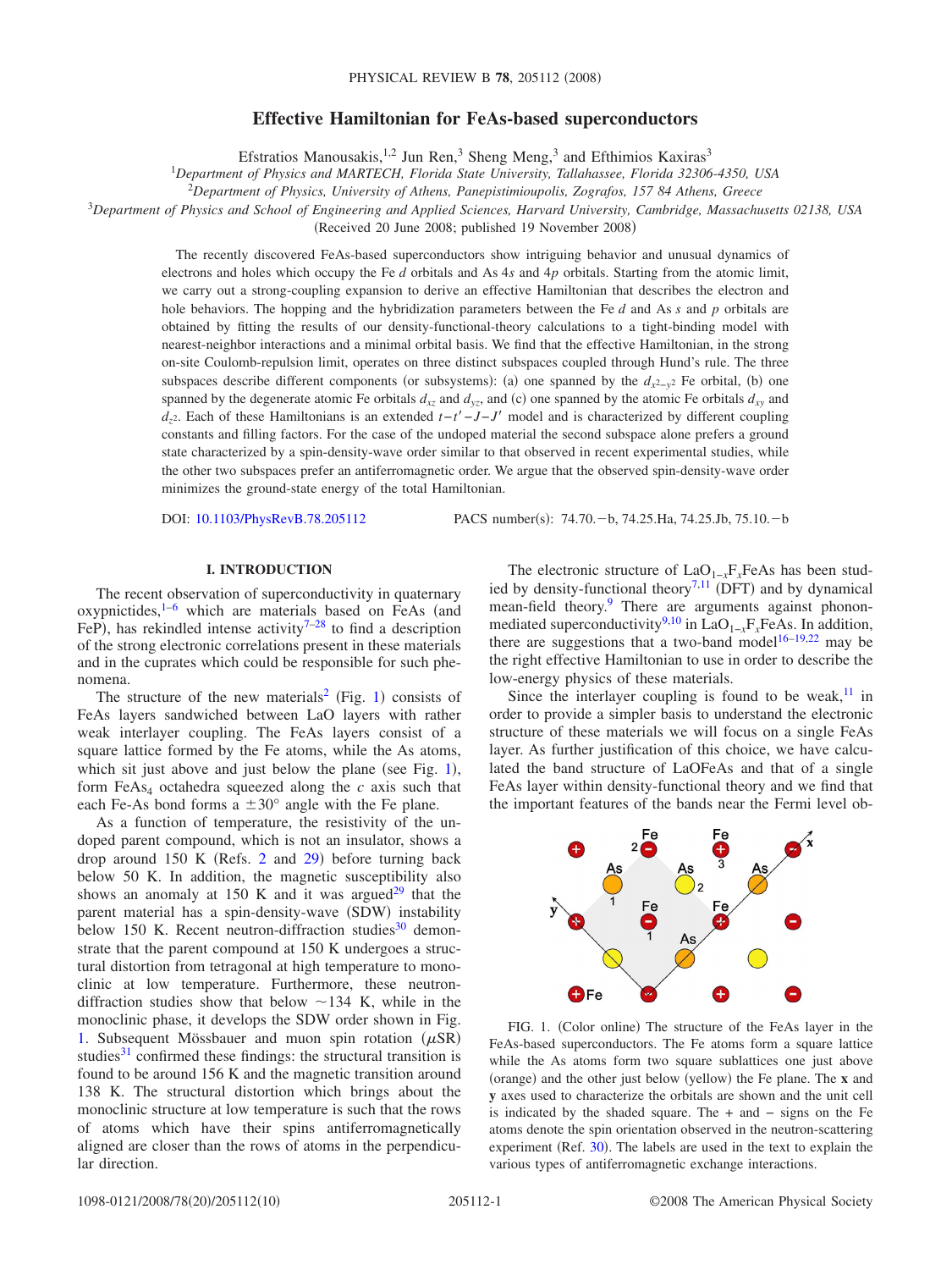tained by the two calculations are essentially the same, including position relative to the Fermi level and overall dispersion features. Accordingly, our starting point is a Hamiltonian which includes the five Fe *d* orbitals and four outer As orbitals  $(4s \text{ and } 4p)$ . In our interacting-electron model we include direct Fe-Fe hopping, hybridization between the Fe *d* and the As 4*s* and 4*p* orbitals, the local Coulomb-repulsion energy for adding an electron on any of the Fe *d* states via Hubbard-type terms in the Hamiltonian, and finally, coupling through Hund's rule.

We determine the relative energy of the atomic orbitals as well as the hopping and the hybridization matrix elements as follows: We carry out a set of first-principles calculations of the electronic structure of a single FeAs layer. Using as basis the above-mentioned Fe and As states, we fit the results of the first-principles calculations using the tight-binding (TB) approximation to determine the values of the hopping matrix elements and the on-site energy levels. We find that the energy difference between the atomic orbitals is less than 1 eV while the Coulomb repulsion to add two electrons on the same Fe  $d$  orbital is assumed to be significantly larger.<sup>11[–15](#page-9-14)[,28](#page-9-3)</sup> We perform a strong-coupling expansion in which the hopping and hybridization terms are used as perturbation and the unperturbed parts are the terms which correspond to the Coulomb-repulsion energies for a pair of electrons placed on the same or different orbitals. Even in the case where these classes of materials do not fulfill the requirement for a strong-coupling expansion, the qualitative results or trends suggested by such a systematic analysis may still be useful. We systematically derive a low-energy effective Hamiltonian to describe this multiband system.

Through this analysis, we show that the relevant lowenergy degrees of freedom can be described by two "twoflavor" subsystems, one in which the two flavors correspond to electrons in the  $d_{xy}$  and  $d_{z^2}$  states of the Fe atoms and another in which the two flavors correspond to the  $d_{xz}$  and  $d_{yz}$ Fe orbitals, and a third one-flavor subsystem corresponding to the  $d_{x^2-y^2}$  orbital. Each of those subsystems is described by a *t*−*t*−*J*−*J* model where the spin degrees of freedom of all three subsystems couple through Hund's rule. Using this Hamiltonian we are able to explain why the undoped material orders in the SDW pattern shown in Fig. [1](#page-0-0) as reported by recent neutron-scattering experiments[.30](#page-9-6)

The paper is organized as follows. Section II gives a detailed discussion of our density-functional-theory bandstructure calculations. Section III presents the strongcoupling limit analysis which leads to the effective spin-spin interaction Hamiltonian derived in Sec. IV. Section V gives a discussion of the physics of the effective Hamiltonian.

## **II. ELECTRONIC STRUCTURE CALCULATIONS**

### **A. First-principles electronic structure**

Our first-principles calculations are performed within the framework of DFT and the local-density approximation (LDA) for exchange-correlation effects. We used the SIESTA cod[e32](#page-9-15) because it employs a localized basis of atomiclike orbitals for the expansion of the wave functions which makes the interpretation of electronic wave functions in the solid

<span id="page-1-0"></span>

FIG. 2. The band structure obtained from the LDA calculations for the paramagnetic phase of (a) the LaOFeAs compound and (b) the FeAs layer. In both cases the lines are from the SIESTA calculations and the points from the VASP calculation. The Fermi level is set at zero in each case for the neutral material.

straightforward and transparent without the need for additional analysis such as projection to localized Wannier-type orbitals. We use pseudopotentials of the Troullier-Martins type $33$  to represent the interaction between valence electrons and ionic cores, and the Ceperley-Alder form for the exchange-correlation functional. $34$  We have generated several different Fe pseudopotentials in order to check for any dependence of the results on this ingredient of the calculations. We find that the effect of the different pseudopotentials on the quantities reported in the following, such as the electronic bands, is indiscernible. In addition to the SIESTA calculations, we have used the VASP code to ensure that there is reasonable agreement between the results of two very different computational schemes. The VASP code uses a planewave basis instead of localized orbitals $35$  and employs pseudopotentials of a different type<sup>36</sup> than those in the SIESTA calculation.

LaOFeAs, belonging to the tetragonal *P*4/*nmm* space group, has a layered structure. $<sup>2</sup>$  The FeAs layer serves as the</sup> carrier conduction channel and it has strong electronic couplings within the layer. The unit cell for the simplified model system, a single FeAs layer, contains two Fe and two As atoms with a vacuum layer with a thickness of  $\sim$ 19 Å. The full system bulk LaOFeAs has two atoms of each type (Fe, As, La, and  $O$ ) in the unit cell.

In the SIESTA calculations, we choose an auxiliary realspace grid equivalent to a plane-wave cutoff of 100 Ry and use an  $8 \times 8 \times 1$  Monkhorst-Pack *k*-point grid for the FeAs layer, a  $4 \times 4 \times 1$  grid for the  $(2 \times 2)$  FeAs supercell, and a  $8 \times 8 \times 4$  grid for the LaOFeAs structure. For geometry optimization, a structure is considered fully relaxed when the magnitude of forces on all atoms is smaller than  $0.04$  eV/ $\AA$ . In the VASP calculation we use the same *k*-point grids and the default plane-wave cutoffs.

The results obtained for bulk LaOFeAs and for the FeAs layer, using the SIESTA and VASP codes, for the paramagnetic phase are shown in Fig. [2.](#page-1-0) In both cases, the agreement between the two different computational schemes is remarkable. Moreover, there is a very close similarity between the bands of the bulk LaOFeAs compound and the FeAs layer,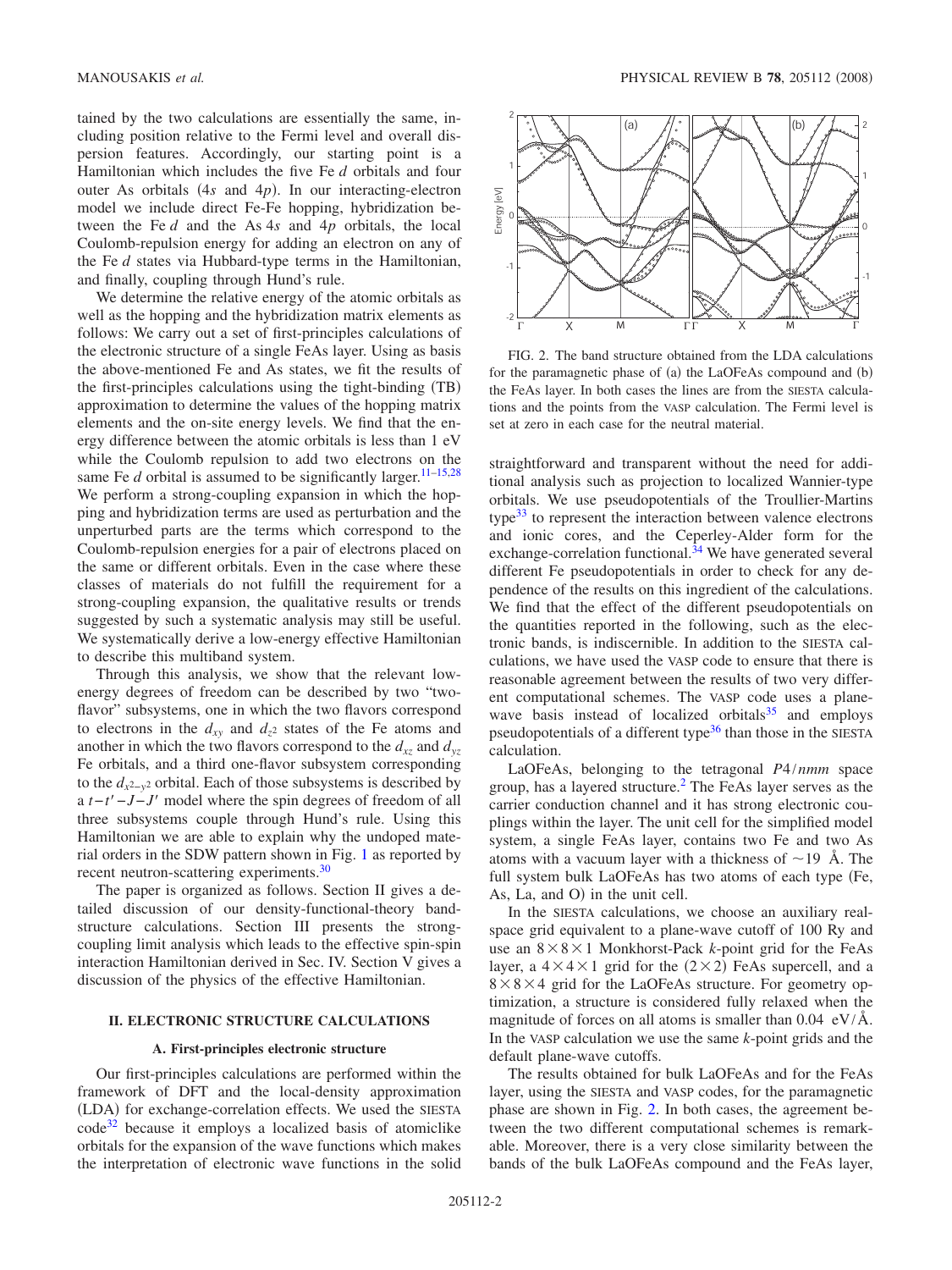<span id="page-2-0"></span>

FIG. 3. (Color online) The total energy of the FeAs layer as a function of the added charge obtained with the VASP code. The reference energy is the energy of the neutral layer in the paramagnetic phase.

especially in what concerns the features near the Fermi level. Notice that the neutral FeAs layer contains a different number of electrons per Fe atom than the bulk LaOFeAs compound. Accordingly, we show the Fermi levels for the bulk and the layer slightly offset to emphasize the similarity of the band-structure features. Moreover, by examining carefully the wave-function character of the bands near  $\Gamma$  and M, the points in the Brillouin zone where electron and hole pockets appear in the bulk LaOFeAs compound, we establish that these states arise from orbitals associated with the Fe and As atoms. For these reasons, it is reasonable to concentrate on the band structure of the FeAs layer alone in order to build a comprehensive picture of the interacting-electron system, presented in Secs. III and IV.

We address next the issue of the spin configuration. We considered different spin configurations in the antiferromagnetic (AFM) phase. For these calculations we use a  $(2\times2)$ FeAs supercell. The two spin configurations are (i) AFM1, which is simply repetition of the spin configuration in the  $(1 \times 1)$  unit cell and (ii) AFM2, which has the same spin alignment in one of the two diagonal directions of the Fe lattice and alternating spins along the other direction, as shown in Fig. [1.](#page-0-0) The total energy for the former spin configuration is lower by 0.95 eV per  $(2 \times 2)$  cell, suggesting that the AFM1 configuration is more stable than the AFM2 one for the neutral FeAs layer. We believe that this result is due to the fact that our calculation is for the charge neutral FeAs layer, where the Fermi level is lower than that of the LaOFeAs compound; namely, the FeAs layer as part of the LaOFeAs structure is negatively charged by an extra electron per Fe atom because the LaO layer is positively charged since the preferred oxidation state of La is  $La^{3+}$  and that of oxygen is  $O^{2-}$ . To show that this is the case, we carried out a calculation using the VASP code for a charged FeAs layer. In Fig. [3](#page-2-0) the total energies of the AFM1 and AFM2 phases are compared as a function of the added charge  $\sigma$  per Fe atom. Notice that the AFM2 phase becomes energetically favorable for  $\sigma \sim 1$ . The exact values of  $\sigma$  cannot be accurately determined in the context of these calculations because the energy

<span id="page-2-1"></span>

FIG. 4. The band structure of FeAs layer in the paramagnetic phase obtained from (a) the LDA calculations with the two different approaches (SIESTA—lines and VASP—points) and (b) the tightbinding approximation with nearest-neighbor interactions and minimal orbital basis.

differences are within the range of accuracy of DFT-LDA. The fact that the AFM2 phase becomes the ground state for  $\sigma$ =1 will be established using the effective Hamiltonian derived in Sec. II B, which captures the interacting-electron nature of the system in a more realistic manner, and as such gives more reliable results for the magnetic phases.

#### **B. Tight-binding approximation model**

Our goal next is to calculate a tight-binding Hamiltonian which approximately gives the same band structure as that of the first-principles results for the FeAs layer using nearestneighbor (nn) interactions only (hopping matrix elements) and a minimal orbital basis, consisting of the 4*s* and 4*p* As orbitals and the 3*d* Fe orbitals. We expect that the hopping matrix elements, needed for the Hamiltonian upon which the strong-coupling expansion will be based, are not significantly affected by the value of the filling factor (the position of the Fermi level). For the reasons discussed above, namely, that a realistic picture of spin configurations can only arise from the interacting-electron treatment based on the effective Hamiltonian, we will focus on reproducing with the tightbinding approximation the band structure of the paramagnetic phase, as obtained from the DFT-LDA calculations.

Since the introduction of electron doping is necessary in order to produce superconductivity in LaOFeAs-based materials, we focus in reproducing as accurately as possible the features near and above the Fermi level. Note that holedoping induced superconductivity in these materials has been also reported recently. $6$  We also use information from the first-principles electronic wave functions to determine what is the optimal fit of the tight-binding approximation to the DFT-LDA results. As mentioned above, all the bands in the neighborhood of the Fermi level are associated with the As 4*s* and 4*p* and the Fe 3*d* orbitals, and these features are well reproduced by the tight-binding approximation results. The best fit we could achieve is shown in Fig. [4](#page-2-1) and compared to the first-principles results for an extended region near the Fermi level. The on-site and hopping matrix elements that produce this fit are presented in Sec. III, where these values are employed to construct the effective Hamiltonian.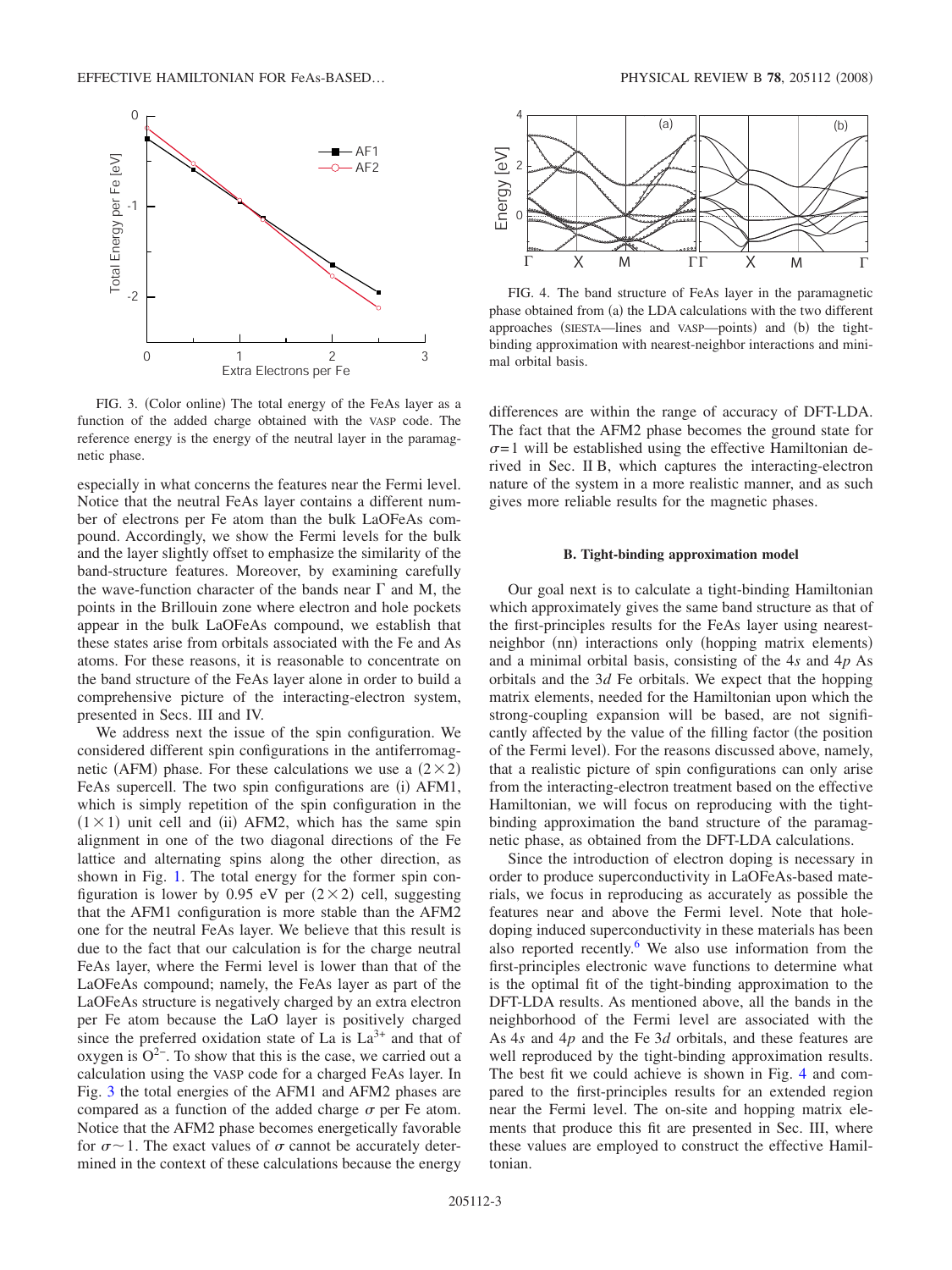<span id="page-3-0"></span>TABLE I. The on-site energies in eV for the Fe 3*d* orbitals as determined by approximating the results of the first-principles bandstructure calculation using the tight-binding approximation discussed in Sec. II. We also include the hopping matrix elements  $t_{\nu\nu}$ between two nearest-neighbor Fe *d* orbitals of the same type. The notation is explained in Sec. III.

| $\boldsymbol{\nu}$                 |                         |                    |                    |                    |                    |
|------------------------------------|-------------------------|--------------------|--------------------|--------------------|--------------------|
| Fe 3d orbital<br>$\epsilon_d(\nu)$ | $d_{x^2-y^2}$<br>$-4.6$ | $d_{xz}$<br>$-4.5$ | $d_{vz}$<br>$-4.5$ | $d_{xy}$<br>$-4.5$ | $d_{72}$<br>$-4.2$ |
| $t_{\nu\nu}$                       | 0.22                    | 0.5                | 0.5                | 0.43               | 0.22               |

#### **III. STRONG COUPLING LIMIT**

We consider the Hamiltonian describing a single FeAs layer of Fe and As (or, in a more general formulation, P) atoms,

$$
\hat{H} = \hat{H}_a + \hat{T} + \hat{U},\tag{1}
$$

with the three terms defined by

$$
\hat{H}_a = \sum_{i,\nu,\sigma} \epsilon_d(\nu) d_{i\sigma}^{(\nu)\dagger} d_{i\sigma}^{(\nu)} + \sum_{l,\alpha,\sigma} \epsilon_{sp}(\alpha) s p_{l\sigma}^{(\alpha)\dagger} s p_{l\sigma}^{(\alpha)},\tag{2}
$$

$$
\hat{T} = -\sum_{\langle ij \rangle, \sigma, \nu \nu'} (t_{\nu \nu'} d_{j\sigma}^{(\nu')}^{\dagger} d_{i\sigma}^{(\nu)} + \text{H.c.})
$$

$$
-\sum_{i, \sigma, \nu, \alpha} \sum_{l(i)} (V_{il}^{\nu \alpha} d_{i\sigma}^{(\nu)\dagger} s p_{l\sigma}^{(\alpha)} + \text{H.c.}), \tag{3}
$$

$$
\hat{U} = \sum_{\nu} U_{\nu}^{(d)} \sum_{i} n_{d}^{\nu}(i\uparrow) n_{d}^{\nu}(i\downarrow) + \sum_{\nu, \nu' \neq \nu} U_{\nu\nu'}^{(d)} \sum_{i\sigma\sigma'} n_{d}^{\nu}(i\sigma) n_{d}^{\nu'}(i\sigma')
$$
  
+ 
$$
\sum_{\alpha} U_{\alpha}^{(sp)} \sum_{i} n_{sp}^{\alpha}(i\uparrow) n_{sp}^{\alpha}(i\downarrow)
$$
  
+ 
$$
\sum_{\alpha,\alpha'\neq \alpha} U_{\alpha\alpha'}^{(sp)} \sum_{i\sigma\sigma'} n_{sp}^{\alpha}(i\sigma) n_{sp}^{\alpha'}(i\sigma')
$$
  
- 
$$
\sum_{\nu,\nu'} J_{\nu,\nu'}^H \sum_{i} \vec{S}_{d}^{\nu}(i) \cdot \vec{S}_{d}^{\nu'}(i).
$$
 (4)

We discuss the noninteracting parts,  $\hat{H}_a$  and  $\hat{T}$ , of the Hamiltonian first. The operator  $d_{i\sigma}^{(\nu)\dagger}$  creates an electron of spin  $\sigma$  on the  $\nu$ th Fe *d* orbital ( $\nu$ =1, 2, 3, 4, and 5 are the indices that correspond to the five Fe *d* orbitals,  $d_{x^2-y^2}$ ,  $d_{xz}$ ,  $d_{yz}$ ,  $d_{xy}$ , and  $d_{z^2}$ , respectively) at site *i* which has an energy  $\epsilon_d(\nu)$ . The operator  $s p_{l\sigma}^{(\alpha)\dagger}$  creates an electron of spin  $\sigma$  on the th As which is one of the *three* As orbitals. These As orbitals are formed as follows. First, because of the tetragonal symmetry, the two  $4p_x$  and  $4p_y$  orbitals remain unhybridized, while the 4*s* and  $4p_z$  As states form two linear combinations  $|sp_z^{\pm}\rangle = a|s\rangle \pm b|p_z\rangle$ . The LDA calculation shows that the As  $sp_{z}^{-}$  state together with the Fe 4s state forms bonding and antibonding states where the bonding state is approximately 10 eV below the Fermi level and the antibonding state is approximately 6 eV above the Fermi level. Therefore, these two states are not included in the tight-binding fit and the three As states included are the  $4p_x$  and  $4p_y$  orbitals and the

TABLE II. Same as in Table [I](#page-3-0) but for the As 4*s*4*p* orbitals.

| $\alpha$                |         |          |          |
|-------------------------|---------|----------|----------|
| As sp orbital           | $p_{x}$ | $p_v$    | $sp_{z}$ |
| $\epsilon_{sp}(\alpha)$ |         | $-4^{1}$ | $-5.2$   |

 $sp_z^+$  hybrid. Thus,  $\alpha = 1, 2$ , and 3 corresponds to the cases of  $4p_x$ ,  $4p_y$ , and  $sp_z^+$ , respectively, at the *l*th As site with site energy  $\epsilon_{sp}(\alpha)$ .

*V* is the hybridization term between the Fe 3*d* orbitals and the As orbitals. The sum over  $l(i)$  means that it is over all four As sites *l* around the *i*th Fe site. The hybridization matrix element  $V_{il}^{\nu\alpha}$  is proportional to the wave-function overlap of the *v*th Fe *d* orbital and the  $\alpha$ th As *sp* orbital. Some of these matrix elements are zero due to symmetry arguments and the most significant ones are of the order of, or less than, 1 eV, as obtained through our tight-binding fit of the LDA results.

In Tables [I–](#page-3-0)[III](#page-3-1) we give the nonzero matrix elements obtained by fitting the LDA results to the tight-binding model (as explained in Sec. II) which includes the five  $Fe\ d$  states and the three As 4*s*-4*p* states for each of the two Fe and the two As atoms in the  $Fe<sub>2</sub>As<sub>2</sub>$  unit cell, as well as the matrix elements  $t_{\mu\nu}$  and  $V^{\nu\alpha}$  between these states. In addition to the above terms, the tight-binding approximation to the LDA results gives two hopping matrix elements  $t_{\nu\nu}$ : the first for  $\nu \rightarrow d_{xz}$  and  $\nu' \rightarrow d_{yz}$ , which is  $t_{xz,yz}$ =0.54 eV, and the second for  $\nu \rightarrow d_{xy}$  and  $\nu' \rightarrow d_{z^2}$ , which is  $t_{xy,z^2}=0.20$  eV. All other hopping matrix elements are either identically equal to zero due to symmetry or negligibly small.

We turn next to the interaction part,  $\hat{U}$ , of the Hamiltonian.  $n_d^{\nu}(i\sigma) = d_{i\sigma}^{(\nu)\dagger} d_{i\sigma}^{(\nu)}$  is the number operator and  $U_{\nu}^{(d)}$  or  $U_{\alpha}^{(sp)}$  give the Coulomb repulsion for a pair of electrons placed on the same *d* orbital or the same *s* or *p* As orbital.  $U_{\nu\nu'}^{(d)}$  (or  $U_{\alpha\alpha'}^{(sp)}$ ) is responsible for the Coulomb repulsion between different Fe  $d$  (or As  $sp$ ) orbitals within the same atom. We will assume that the Coulomb-repulsion terms between the same or different Fe *d* orbitals are significantly greater than their counterparts for the As *sp* states, consistent with the general expectations for these values in the literature:  $U^{(d)}$  is believed to be large of the order of 4–5

<span id="page-3-1"></span>TABLE III. Same as in Table [I](#page-3-0) but for the hybridization matrix elements between Fe 3*d* and As 4*s*4*p* orbitals. The atom labels are those shown in Fig. [1.](#page-0-0) For the case of Fe atom labeled 2 in Fig. [1](#page-0-0) the matrix elements are obtained from the same table by interchanging labels 1 and 2 of the As orbitals and reversing the sign.

| $V^{\nu\alpha}$ | $1(d_{x^2-y^2})$ | $2(d_{xz})$    | $3(d_{yz})$ | $4(d_{xy})$ | $5(d_{z^2})$ |
|-----------------|------------------|----------------|-------------|-------------|--------------|
| $p_x(1)$        | $\overline{0}$   | 0.1            | $\theta$    | $-0.2$      | $\Omega$     |
| $p_x(2)$        | 0.4              | $-1.45$        | $\theta$    | 0           | 0.25         |
| $p_{y}(1)$      | $-0.4$           | $\overline{0}$ | 1.45        | $\Omega$    | 0.25         |
| $p_{y}(2)$      | $\Omega$         | $\Omega$       | $-0.1$      | $-0.2$      | $\Omega$     |
| $sp_z^+(1)$     | $-0.5$           | $\theta$       | 0.7         | 0           | 0.9          |
| $sp_{z}^{+}(2)$ | $-0.5$           | 0.7            | $\theta$    | $\theta$    | $-0.9$       |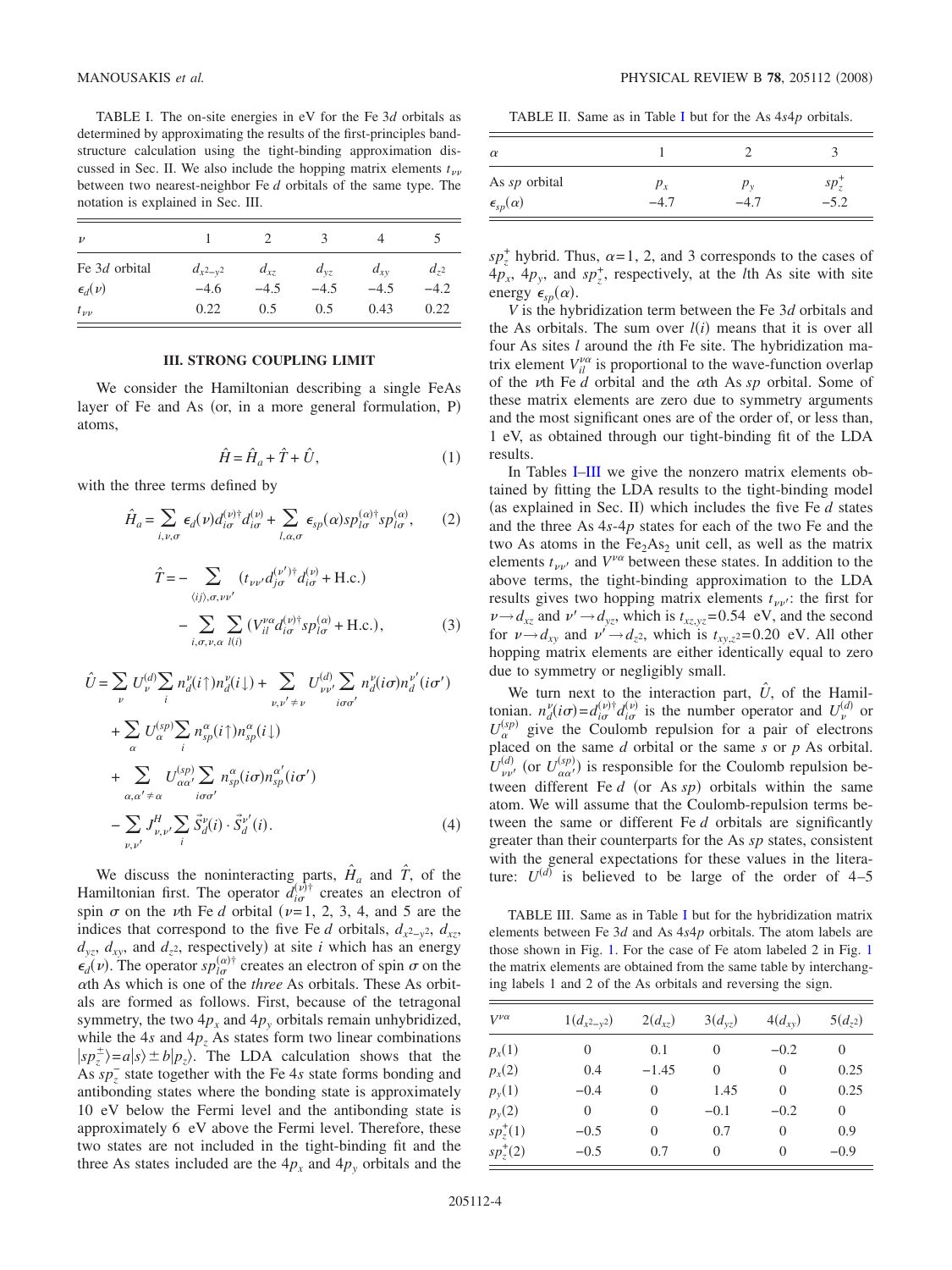<span id="page-4-0"></span>

FIG. 5. The occupation of the Fe and As atomic levels in the FeAs plane of the undoped parent compound. The ordering of the levels is shown schematically, as obtained from the tight-binding approximation parameters.

 $eV,$ <sup>11–[15,](#page-9-14)[28](#page-9-3)</sup> while the parameter  $U^{(sp)}$  is expected to be much smaller than that. In addition, we will assume that the same site Fe *d* Coulomb repulsion is larger than the interorbital Coulomb repulsion  $U_{\nu\nu}^{(d)}$ . The term proportional to  $J^H$  represents Hund's rule for the Fe *d* orbitals, with  $J^H > 0$ , of the order of less than 1 eV. We have neglected Hund's rule coupling for As orbitals.

Notice that the energy levels  $\epsilon_d(\nu)$  and  $\epsilon_{sp}(\nu)$  lie in the region of  $-4.7 \pm 0.5$  eV; namely, the energy difference between any pair of such states is less than 1 eV which is believed to be smaller than the characteristic Coulombrepulsion energy  $U^{(d)}$ . In this paper we begin our analysis from the atomic or strong-coupling limit, which implies that we have assumed that the energy scale  $U^*$  defined below in Eq.  $(17)$  $(17)$  $(17)$  is significantly larger than the hopping and hybridization matrix elements. If this condition is not fulfilled for this class of materials, it may still be instructive to discuss the qualitative features which a strong-coupling expansion yields. In this limit the unperturbed part of the Hamiltonian  $H_0$  is

$$
\hat{H}_0 = \hat{H}_a + \hat{U},\tag{5}
$$

and the hopping part  $\hat{T}$ , which includes the hybridization, plays the role of perturbation. As discussed previously, the FeAs layer in the undoped LaOFeAs parent compound has an additional electron relative to the neutral FeAs layer. This is due to the fact that LaO layer is expected to be in combined 1+ oxidation state. Therefore, the eight states considered above (five Fe *d* states plus three As *sp* states) are occupied by 12 electrons. The atomic configuration is shown in Fig. [5.](#page-4-0) Since we have five more electrons than levels, five energy levels must be doubly occupied. Double occupancy

of the Fe *d* orbitals is much more costly compared to the As *sp* orbitals; therefore, all three of the As orbitals must be doubly occupied and the only doubly occupied Fe *d* orbital is *dx*2−*y*2, which has the lowest energy. The other four Fe *d* orbitals are singly occupied and the spins of these electrons are parallel because of Hund's rule, represented by the coupling *JH*.

Next we consider the effective Hamiltonian which, in strong-coupling perturbation theory, is given by

$$
\hat{H}_{\text{eff}} = E_0 \hat{P}_0 + \hat{P}_0 \hat{T} \hat{\Omega},\tag{6}
$$

$$
\hat{\Omega} = \hat{P}_0 + \hat{R}(\hat{T}\hat{\Omega} - \hat{\Omega}\hat{T}\hat{\Omega}),\tag{7}
$$

$$
\hat{R} = \frac{\hat{Q}}{\hat{H}_0 - E_0},\tag{8}
$$

where  $E_0$  is the ground-state energy given by the energy of the state depicted in Fig. [5.](#page-4-0)  $\hat{H}_{\text{eff}}$  operates in the subspace  $S_0$ formed by the degenerate ground states of  $\hat{H}_0$ , that is, the subspace of states produced by the direct product of atomic states like those in Fig. [5](#page-4-0) in which the spins of the four electrons occupying the four *d* orbitals, from one Fe atom to the next, point either all up or all down. The operator  $\hat{P}_0$  is a projection operator which projects into the subspace  $S_0$  and  $\hat{Q} = \hat{1} - \hat{P}_0$ , that is, the operator which projects outside the subspace  $S_0$ . The above equation can be formally solved iteratively to yield the Rayleigh-Schrödinger expansion as a power series in  $\hat{T}$ . The leading term is  $\hat{T}$  which, when restricted in this subspace  $S_0$ , becomes just the direct Fe-Fe hopping terms,

$$
\hat{P}_0 \hat{T} \hat{P}_0 = - \sum_{\langle ij \rangle, \sigma, \nu \nu'} (t_{\nu \nu'} d_{j \sigma}^{(\nu')} \dagger d_{i \sigma}^{(\nu)} + \text{H.c.}). \tag{9}
$$

On the right-hand side of the above equation we have omitted the projection operators by assuming that we will restrict ourselves to the subspace  $S_0$ .

In the following, in order to simplify the calculation, we will take  $U_{\nu}^{(d)} = U$  to be independent of  $\nu$  and we will assume that *U* is much larger than the atomic energy-level difference which was found to be less than 1 eV within our TB approximation) and significantly larger than the hopping and hybridization parameters. In addition, we will take  $U_{\nu\neq\nu}^{(d)}$  $=\overline{U}$ ,  $U_{\nu}^{(sp)}=U_{sp}$ , and  $U_{\alpha+\alpha}^{(sp)}=\overline{U}_{sp}$ , i.e., to be independent of  $\nu, \nu'$  (or  $\alpha, \alpha'$ ).

## **IV. EFFECTIVE SPIN-SPIN INTERACTION HAMILTONIAN**

#### **A. Interaction between same-type Fe orbitals**

First, there are the familiar second-order processes arising from the direct Fe-Fe hopping through the matrix elements  $t_{\nu\nu}$  which give rise to an antiferromagnetic exchange interaction of the form

$$
\mathcal{H}_{\nu,\nu} = J_{\nu,\nu}^{(2)} \sum_{\langle ij \rangle} \vec{S}_i^{\nu} \cdot \vec{S}_j^{\nu},\tag{10}
$$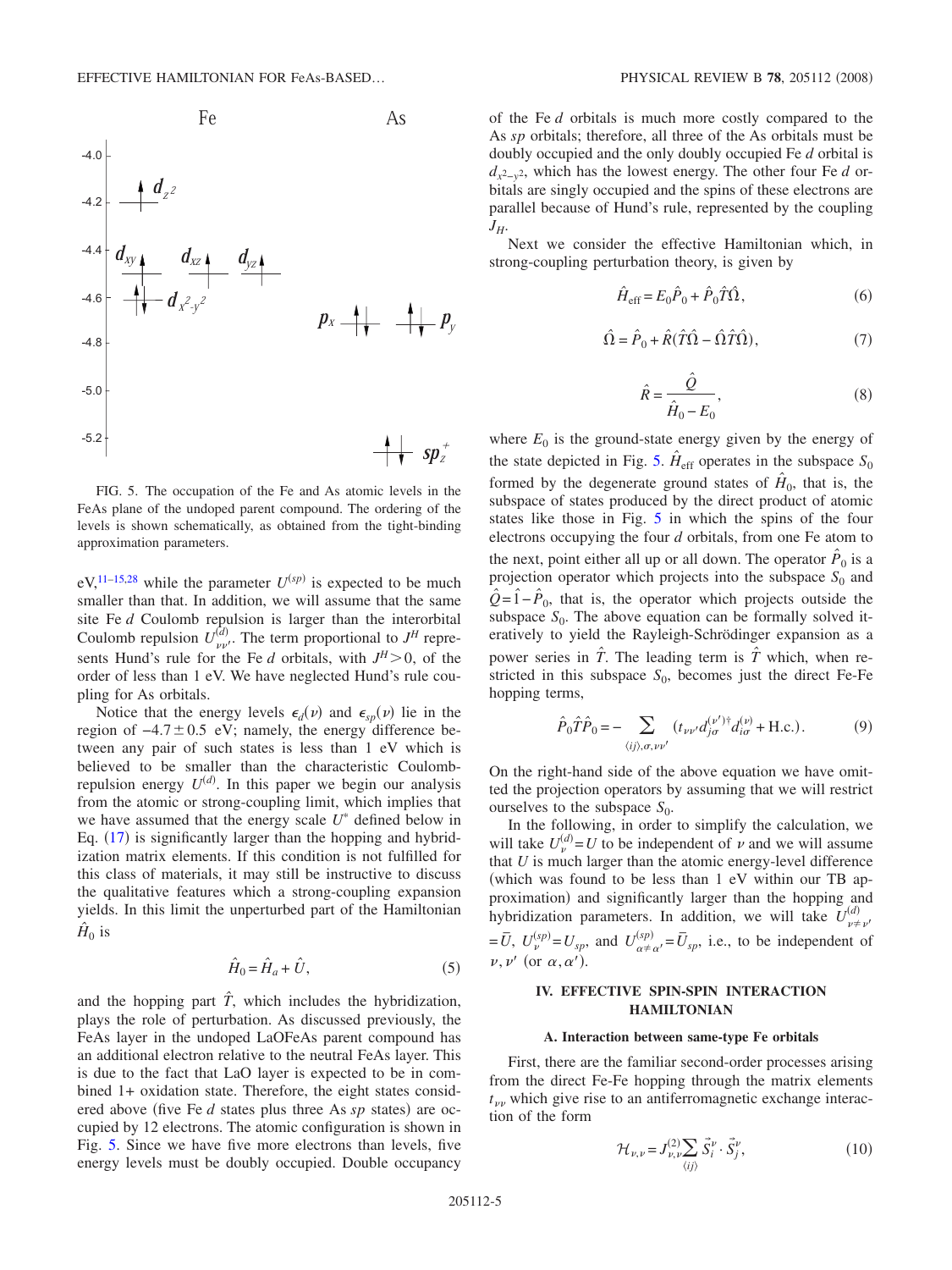<span id="page-5-1"></span>TABLE IV. The second-order nn contribution to the spin-spin couplings is obtained from the matrix elements listed below in units of  $eV^2$ ) by multiplying them with  $4/U$ .

| $t_{\nu\nu'}^2$ | $d_{x^2-y^2}$ | $d_{xz}$ | $d_{yz}$ | $d_{xy}$ | $d_{z^2}$ |
|-----------------|---------------|----------|----------|----------|-----------|
| $d_{x^2-y^2}$   | 0.048         |          |          |          | 0         |
| $d_{xz}$        |               | 0.25     | 0.29     | 0        | 0         |
| $d_{yz}$        | 0             | 0.29     | 0.25     | 0        | 0         |
| $d_{xy}$        | $\mathcal{L}$ | $\theta$ | $\theta$ | 0.185    | 0.04      |
| $d_{z^2}$       |               | $\theta$ | 0        | 0.04     | 0.048     |

$$
J_{\nu,\nu}^{(2)} = \frac{4t_{\nu,\nu}^2}{U}.
$$
\n(11)

In addition, we have antiferromagnetic coupling of the spins of two different types of Fe *d* orbitals due to the hopping terms  $t_{xz,yz}$  and  $t_{xy,z}$ <sup>2</sup> which give rise to

$$
\mathcal{H}_{\nu,\nu'} = J^{(2)}_{\nu,\nu'} \sum_{\langle ij \rangle} \vec{S}^{\nu}_{i} \cdot \vec{S}^{\nu'}_{j}, \qquad (12)
$$

$$
J_{\nu,\nu'}^{(2)} = \frac{4t_{\nu,\nu'}^2}{U},\tag{13}
$$

where  $v, v'$  can be either  $xz, yz$  or  $xy, z^2$ . These processes take place only between nearest neighbors such as the Fe atoms 1 and 2 in Fig. [1.](#page-0-0) These second-order contributions are obtained from the square of the matrix elements listed in Table [IV](#page-5-1) by multiplying them with 4/*U*. There are no second-order next-nearest-neighbor (nnn) contributions to the spin-spin interaction.

The next terms to leading order, beyond the first- and second-order terms discussed above, are fourth-order processes involving an Fe *d* orbital and the As *sp* orbitals with which it hybridizes. The contribution of all *sp* orbitals of the two possible intervening As atoms to the exchange interaction between the same *d* orbital of two nn Fe atoms is given  $by<sup>37</sup>$  $by<sup>37</sup>$  $by<sup>37</sup>$ 

$$
\mathcal{H}_{\nu,\nu} = J_{\nu,\nu}^{(4)} \sum_{\langle ij \rangle} \vec{S}_i^{(\nu)} \cdot \vec{S}_j^{(\nu)},\tag{14}
$$

$$
J_{\nu,\nu}^{(4)} = \sum_{\alpha=1}^{6} J_{\nu\nu}^{\alpha},\tag{15}
$$

$$
J_{\nu\nu}^{\alpha} = 2b^2 \left[ \frac{1}{U^*} + \frac{1}{U^* + \epsilon} \right], \quad b = \frac{V_1^{\alpha\nu} V_2^{\alpha\nu}}{U^* + \epsilon}, \tag{16}
$$

<span id="page-5-2"></span>where

$$
U^* = U + 5\bar{U} - (4\bar{U}_{sp} + U_{sp}),
$$
 (17)

<span id="page-5-0"></span>and  $U^*$  is assumed to be significantly larger than all other energy scales in the problem. Here

$$
\epsilon = \epsilon_{sp}(\alpha) - \epsilon_d(\nu) \tag{18}
$$

<span id="page-5-5"></span>is the energy difference between the As *sp* state and that of the Fe *d* orbital. Subscripts 1 and 2 in the matrix elements

TABLE V. Fourth-order sum of matrix elements contributing to the nn spin-spin couplings.

<span id="page-5-4"></span>

| $A_{\nu\nu'}$ | $d_{x^2-y^2}$ | $d_{xz}$ | $d_{vz}$ | $d_{xy}$ | $d_{72}$ |
|---------------|---------------|----------|----------|----------|----------|
| $d_{x^2-y^2}$ | 0.13          | 0.12     | 0.12     | 0.01     | 0.40     |
| $d_{xz}$      | 0.12          | 0.04     | 0.24     | 0.08     | 0.40     |
| $d_{yz}$      | 0.12          | 0.24     | 0.04     | 0.08     | 0.40     |
| $d_{xy}$      | 0.01          | 0.08     | 0.08     | 0        | 0.01     |
| $d_{72}$      | 0.40          | 0.40     | 0.40     | 0.01     | 1.31     |

refer to the fact that the two nn atoms 1 and 2 are at 90° angle relative to the position of the intervening As atom and, therefore,  $V_1$  is from Table [III,](#page-3-1) while  $V_2$  is from Table [III](#page-3-1) by interchanging indices 1 and 2 and the sign of the matrix elements.

Since  $\epsilon$  < 1 eV for any combination of Fe *d* and the three As *sp* orbitals and  $U^* \sim 5$  eV, if  $\epsilon$  is neglected in the above expression the error in our estimate for the exchange couplings *J* will be rather small. We are going to use the full expression given by Eq.  $(16)$  $(16)$  $(16)$  when we compute the coupling constants *J* between the same-type Fe orbitals. We will also use this approximation of neglecting  $\epsilon$  because it simplifies the results and this gives additional insight. With this approximation, we find that

$$
J_{\nu,\nu}^{(4)} \simeq \frac{4A_{\nu\nu}}{U^{*3}},\tag{19}
$$

$$
A_{\nu\nu} = \sum_{\alpha=1}^{6} (V_1^{\alpha\nu} V_2^{\alpha\nu})^2.
$$
 (20)

<span id="page-5-3"></span>Since the value of  $U^*$  is not known, we can use the expression given by Eq.  $(20)$  $(20)$  $(20)$  as a measure of the relative spinexchange interaction coupling. Namely, to obtain the actual values of  $J_{\nu\nu}^{(4)}$ , and  $J_{\nu\nu'}^{(4)}$  with  $\nu \neq \nu'$  to be discussed next, we just need to multiply the values given in Table [V](#page-5-4) by  $4/(U^*)^3$ . Therefore, for two nn Fe atoms, such as Fe atoms 1 and 2 in Fig. [1,](#page-0-0) the spin-spin interaction coupling constant  $J_{\nu\nu}$  is obtained by adding the second- and fourth-order contributions  $J_{\nu\nu}^{(2)}$  and  $J_{\nu\nu}^{(4)}$ , respectively.

On the other hand, for two nnn Fe atoms, such as 1 and 3 in Fig. [1,](#page-0-0) there are no second-order processes since there are no direct hopping between such atoms. The fourth-order superexchange contributions is obtained as follows:

$$
\mathcal{H}'_{\nu,\nu} = J'_{\nu,\nu} \sum_{\langle\langle ij\rangle\rangle} \vec{S}_i^{(\nu)} \cdot \vec{S}_j^{(\nu)},\tag{21}
$$

$$
J'_{\nu,\nu} = \frac{1}{2} \sum_{\alpha=1}^{6} J'_{\nu\nu}^{\alpha},\tag{22}
$$

$$
J_{\nu\nu}^{\prime\alpha} = b^{\prime 2} \left[ \frac{1}{U^*} + \frac{1}{U^* + \epsilon} \right], \quad b^{\prime} = 2 \frac{(V_1^{\alpha\nu})^2}{U^* + \epsilon}.
$$
 (23)

Notice that in this case the same matrix elements  $V_1$  are involved because both atoms participating in the superex-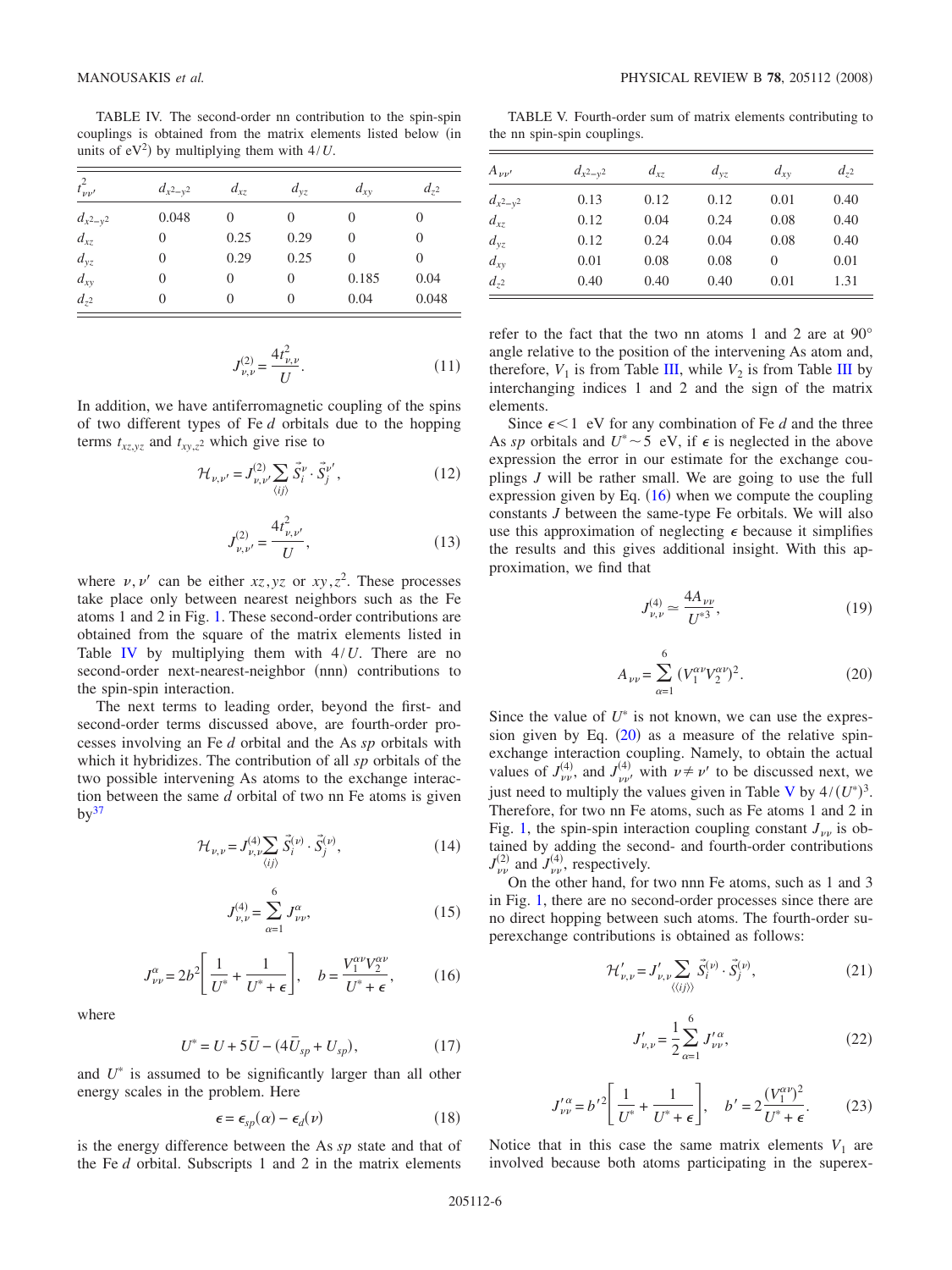TABLE VI. Fourth-order sum of matrix elements contributing to the nnn spin-spin couplings.

<span id="page-6-0"></span>

| $A'_{\nu\nu'}$ | $d_{x^2-y^2}$ | $d_{xz}$ | $d_{vz}$ | $d_{xy}$ | $d_{72}$ |
|----------------|---------------|----------|----------|----------|----------|
| $d_{x^2-y^2}$  | 0.18          | 0.46     | 0.46     | $\theta$ | 0.42     |
| $d_{xz}$       | 0.46          | 4.66     | $\Omega$ | 0        | 0.53     |
| $d_{yz}$       | 0.46          | 0        | 4.66     | $\theta$ | 0.53     |
| $d_{xy}$       | $\mathbf{0}$  | 0        | $\Omega$ | 0        | 0        |
| $d_{z^2}$      | 0.42          | 0.53     | 0.53     | $\Omega$ | 1.32     |

change form the same angle with the intervening As atoms. In addition, there is a factor of 2 difference between the above expression and Eq.  $(16)$  $(16)$  $(16)$  because there is only one possible intervening As atom for two fixed Fe atoms. The simplified expression, when  $\epsilon$  is neglected, is the following:

$$
J_{\nu,\nu}^{\prime(4)} \simeq \frac{4A_{\nu\nu}^{\prime}}{U^{*3}},\tag{24}
$$

$$
A'_{\nu\nu} = \frac{1}{2} \sum_{\alpha=1}^{6} (V_1^{\alpha\nu})^4.
$$
 (25)

The values of the constant  $A'_{\nu\nu}$  are given as the diagonal matrix elements of Table [VI.](#page-6-0)

## **B. Interaction between different-type Fe orbitals**

There is an effective spin-spin interaction between certain Fe orbitals of different types,  $J_{\nu\nu}$  with  $\nu \neq \nu'$ . This type of nn and nnn spin-spin interactions for most of the orbitals is significantly smaller than the  $J_{\nu\nu}$  coupling constants between the same orbitals. To obtain an estimate of these we use the simplified expressions where  $\epsilon$  is neglected. Namely,

$$
J_{\nu,\nu'}^{(4)} \simeq \frac{4A_{\nu\nu'}}{U^{*3}},\tag{26}
$$

$$
A_{\nu\nu'} = \sum_{\alpha=1}^{6} \left( V_1^{\alpha\nu} V_2^{\alpha\nu'} \right)^2, \tag{27}
$$

$$
J_{\nu,\nu'}^{(4)} \simeq \frac{4A'_{\nu\nu'}}{U^{*3}},\tag{28}
$$

$$
A'_{\nu\nu'} = \frac{1}{2} \sum_{\alpha=1}^{6} (V_1^{\alpha\nu} V_1^{\alpha\nu'})^2.
$$
 (29)

The values of the constants  $A_{\nu\nu'}$  and  $A'_{\nu\nu'}$  are given as the off-diagonal matrix elements of Tables [V](#page-5-4) and [VI.](#page-6-0)

#### **C. Hopping between same-type Fe orbitals**

There are contributions to the effective hopping matrix elements due to second-order processes. Namely, processes in which an electron from a doubly occupied As orbital momentarily hops to the nn Fe *d* orbital and then an electron

TABLE VII. Second-order terms contributing to the effective nn hopping.

<span id="page-6-1"></span>

| $B_{\nu\nu'}$ | $d_{x^2-y^2}$ | $d_{xz}$ | $d_{yz}$ | $d_{xy}$ | $d_{72}$ |
|---------------|---------------|----------|----------|----------|----------|
| $d_{x^2-y^2}$ | $-0.50$       | 0.31     | 0.31     |          | 0        |
| $d_{xz}$      | 0.31          | 0.29     | $-0.49$  | $-0.29$  | $-0.65$  |
| $d_{yz}$      | 0.31          | $-0.49$  | 0.29     | 0.29     | 0.65     |
| $d_{xy}$      | $\theta$      | $-0.29$  | 0.29     | 0        | 0.1      |
| $d_{z^2}$     | 0             | $-0.65$  | 0.65     | 0.01     | 1.62     |

from the doubly occupied doped *d* orbital hops to the singly occupied As orbital left behind. These processes give rise to the following expression:

$$
\delta t_{\nu,\nu} = \sum_{\alpha=1}^{6} \frac{V_1^{\alpha\nu} V_2^{\alpha\nu}}{U^* + \epsilon},\tag{30}
$$

where  $\epsilon$  is given by Eq. ([18](#page-5-5)). Again, since the value of  $U^*$  is not known, for large enough values of  $U^*$  ( $\epsilon$  < 1 eV) we can neglect  $\epsilon$  in the above expression to obtain the following expression:

$$
\delta t_{\nu,\nu} = \frac{B_{\nu\nu}}{U^*},\tag{31}
$$

$$
B_{\nu\nu} = \sum_{\alpha=1}^{6} V_1^{\alpha\nu} V_2^{\alpha\nu},\tag{32}
$$

and the values of  $B_{\nu\nu}$  are given as the diagonal elements in Table [VII.](#page-6-1) The actual estimates for  $\delta t_{\nu\nu}$  can be obtained by dividing the values in the table by *U* . The total effective nn hopping is given as

$$
\widetilde{t}_{\nu\nu} = t_{\nu\nu} + \delta t_{\nu\nu}.\tag{33}
$$

In the case of nnn such as the Fe atoms 1 and 3 in Fig. [1](#page-0-0) we obtain

$$
\tilde{t}'_{\nu\nu} = \frac{B'_{\nu\nu}}{U^*},\tag{34}
$$

$$
B'_{\nu\nu} = \frac{1}{2} \sum_{\alpha=1}^{6} (V_1^{\alpha\nu})^2.
$$
 (35)

The values of  $B_{\nu\nu}$  are given as the diagonal elements of Table [VIII.](#page-7-0)

#### **D. Hopping between different-type Fe orbitals**

There is a second-order process by means of which a doubly occupied site can effectively hop to a nn Fe *d* orbital of different types by involving an intervening As *sp* orbital. These contributions are smaller than those connecting two of the same-type Fe *d* orbitals and they can be approximated by

$$
\delta t_{\nu,\nu'} = \frac{B_{\nu\nu'}}{U^*},\tag{36}
$$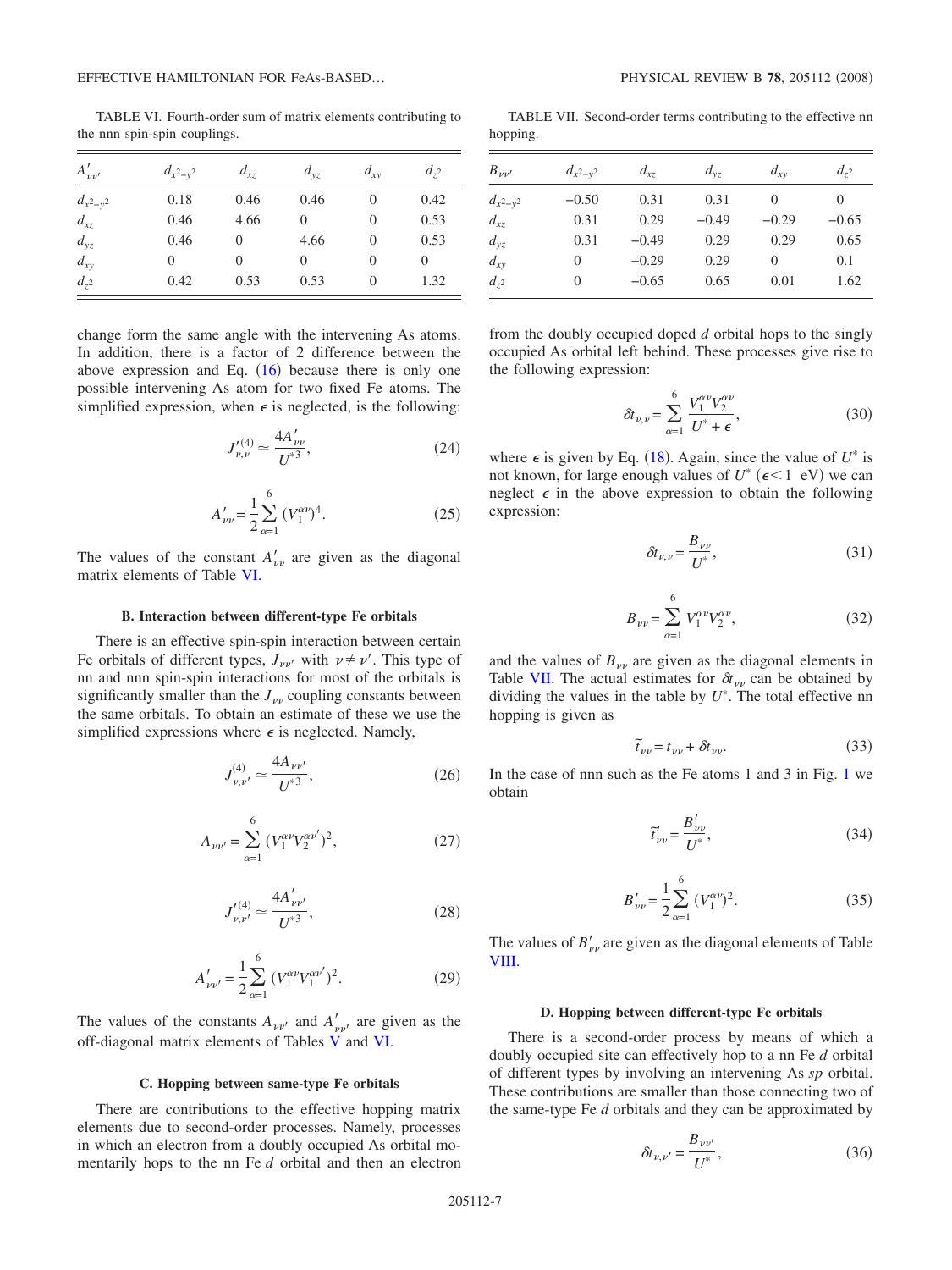TABLE VIII. Second-order terms contributing to the effective nnn hopping.

<span id="page-7-0"></span>

| $B'_{\nu\nu'}$ | $d_{x^2-y^2}$ | $d_{xz}$ | $d_{yz}$ | $d_{xy}$ | $d_{72}$ |
|----------------|---------------|----------|----------|----------|----------|
| $d_{x^2-y^2}$  | 0.82          | $-0.93$  | $-0.93$  | $\Omega$ | 0        |
| $d_{xz}$       | $-0.93$       | 2.60     | 0        | $-0.02$  | $-0.99$  |
| $d_{yz}$       | $-0.93$       | 0        | 2.60     | 0.02     | 0.99     |
| $d_{xy}$       |               | $-0.02$  | 0.02     | 0.08     | 0        |
| $d_{z^2}$      | 0             | $-0.99$  | 0.99     | $\Omega$ | 1.74     |

$$
B_{\nu\nu'} = \sum_{\alpha=1}^{6} V_1^{\alpha\nu} V_2^{\alpha\nu'}.
$$
 (37)

The values of  $B_{\nu\nu'}$  are given by the off-diagonal elements of Table [VII.](#page-6-1)

There is also a second-order process which gives rise to hopping between nnn Fe *d* orbitals of different types. For this case we obtain

$$
\delta t'_{\nu,\nu'} = \frac{B'_{\nu\nu'}}{U^*},\tag{38}
$$

$$
B'_{\nu\nu'} = \sum_{\alpha=1}^{6} V_1^{\alpha\nu} V_1^{\alpha\nu'}.
$$
 (39)

The values of  $B'_{\mu\nu}$  are given by the off-diagonal elements of Table [VIII.](#page-7-0)

The total effective nn and nnn hoppings for  $v \neq v'$  are given as

$$
\widetilde{t}_{\nu\nu'} = t_{\nu\nu'} + \delta t_{\nu\nu'},\tag{40}
$$

$$
\tilde{t}'_{\nu\nu'} = \delta t'_{\nu\nu'}.\tag{41}
$$

### **E. Effective Hamiltonian**

In summary the effective Hamiltonian is given by

TABLE IX. The estimated matrix elements for  $J_{\nu\nu'}$  and  $J'_{\nu\nu'}$  for  $U=5$  eV.

<span id="page-7-1"></span>

| J, J'         | $d_{x^2-y^2}$  | $d_{xz}$       | $d_{yz}$       | $d_{xy}$       | $d_{z^2}$ |
|---------------|----------------|----------------|----------------|----------------|-----------|
| $d_{x^2-y^2}$ | 0.04           | 0.0            | 0.0            | 0.0            | 0.01      |
|               | $\overline{0}$ | $\overline{0}$ | 0.01           | 0.01           | 0.01      |
| $d_{xz}$      | 0.0            | 0.20           | 0.24           | 0.0            | 0.01      |
|               | 0.01           | 0.07           | $\overline{0}$ | 0.0            | 0.01      |
| $d_{yz}$      | 0.0            | 0.24           | 0.20           | 0.0            | 0.01      |
|               | 0.01           | $\Omega$       | 0.07           | 0.0            | 0.01      |
| $d_{xy}$      | 0.0            | 0.0            | 0.0            | 0.15           | 0.03      |
|               | $\overline{0}$ | $\overline{0}$ | $\overline{0}$ | $\overline{0}$ | $\theta$  |
| $d_{z^2}$     | 0.01           | 0.01           | 0.01           | 0.03           | 0.08      |
|               | 0.01           | 0.01           | 0.01           | 0.0            | 0.02      |

$$
\mathcal{H}_{\text{eff}} = \sum_{\nu,\nu'} \mathcal{H}_{\nu\nu'} - J^H \sum_{i,\mu,\mu'} \vec{S}_i^{\mu} \cdot \vec{S}_i^{\mu'}, \qquad (42)
$$

<span id="page-7-3"></span>where each of the  $\mathcal{H}_{\nu,\nu'}$  terms above may be written as

<span id="page-7-4"></span>
$$
\mathcal{H}_{\nu,\nu'} = -\sum_{\langle ij\rangle,\sigma} \tilde{t}_{\nu,\nu'} c_{j\nu'\sigma}^{\dagger} c_{i\nu\sigma} - \sum_{\langle\langle ij\rangle\rangle,\sigma} \tilde{t}'_{\nu,\nu'} c_{j\nu'\sigma}^{\dagger} c_{i\nu\sigma} \n+ \sum_{\langle ij\rangle} J_{\nu,\nu'} \vec{S}^{\nu}_{i} \cdot \vec{S}^{\nu'}_{j} + \sum_{\langle\langle ij\rangle\rangle} J'_{\nu,\nu'} \vec{S}^{\nu}_{i} \cdot \vec{S}^{\nu'}_{j}. \tag{43}
$$

Next, we will provide estimates of the coupling constants  $\tilde{t}_{\nu,\nu'}$ ,  $\tilde{t}'_{\nu,\nu'}$ ,  $J_{\nu,\nu'}$ , and  $J'_{\nu,\nu'}$  involved in the above model based on the values of the parameters obtained from fitting the LDA results to the tight-binding model. The matrix elements for nn hopping  $\tilde{t}_{\mu\nu}$  and spin-spin interaction  $J_{\mu\nu}$  as well as their counterparts for nnn interactions—that is, between sites diagonally across in the square lattice formed by the Fe atoms,  $\tilde{t}'_{\nu\nu'}$  and  $J'_{\nu\nu'}$  —are given in Tables [IX](#page-7-1) and [X](#page-7-2) for  $U^* = U = 5$  eV and in Tables [XI](#page-8-0) and [XII](#page-8-1) for  $U^*_{\nu} = U = 3$  eV. A more simplified model than the one given above is discussed in Sec. V.

## **V. DISCUSSION**

First, by examining Tables [IX–](#page-7-1)[XII,](#page-8-1) we notice that to a reasonable degree of approximation the following three subspaces couple with each other rather weakly: (a) one spanned by the  $d_{x^2-y^2}$  Fe orbital, (b) one spanned by the degenerate atomic Fe orbitals  $d_{xz}$  and  $d_{yz}$ , and (c) one spanned by the atomic Fe orbitals  $d_{xy}$  and  $d_{z}$ <sup>2</sup>. Notice that the most significant off-diagonal matrix elements are those which couple  $d_{xz}$ to the  $d_{yz}$  orbital and those which couple  $d_{xy}$  to the  $d_{z^2}$  orbital. There are other smaller off-diagonal matrix elements which couple these subspaces weakly. These three subspaces, however, are much more strongly coupled through *J<sup>H</sup>*.

We consider the undoped (LaOFeAs) case first. Because six electrons should occupy the five Fe  $d$  orbitals (see Fig. [5](#page-4-0)), the lowest-energy subspace spanned by  $d_{x^2-y^2}$  is occupied by two electrons, and also each of the other two subspaces is also occupied by two electrons. As mentioned above, these three subspaces are coupled mainly because  $J^H \neq 0$ . Furthermore, the bands formed in any given subspace are intersected

TABLE X. The estimated matrix elements for  $t_{\nu\nu'}$  and  $t'_{\nu\nu'}$  for  $U=5$  eV.

<span id="page-7-2"></span>

| $\widetilde{t}, \widetilde{t}'$ | $d_{x^2-y^2}$ | $d_{xz}$ | $d_{yz}$ | $d_{xy}$       | $d_{z^2}$      |
|---------------------------------|---------------|----------|----------|----------------|----------------|
| $d_{x^2-y^2}$                   | 0.12          | 0.06     | 0.06     | $\overline{0}$ | $\Omega$       |
|                                 | 0.08          | $-0.09$  | $-0.09$  | $\overline{0}$ | $\overline{0}$ |
| $d_{xz}$                        | 0.06          | 0.56     | 0.44     | $-0.06$        | $-0.13$        |
|                                 | $-0.09$       | 0.26     | $\Omega$ | $\Omega$       | $-0.1$         |
| $d_{yz}$                        | 0.06          | 0.44     | 0.56     | 0.06           | 0.13           |
|                                 | $-0.09$       | 0        | 0.26     | $\overline{0}$ | 0.1            |
| $d_{xy}$                        | 0             | $-0.06$  | 0.06     | 0.43           | 0.22           |
|                                 | $\Omega$      | 0        | $\Omega$ | 0.01           | $\overline{0}$ |
| $d_{z^2}$                       | 0             | $-0.13$  | 0.13     | 0.22           | 0.54           |
|                                 | 0             | $-0.1$   | $-0.1$   | $\overline{0}$ | 0.17           |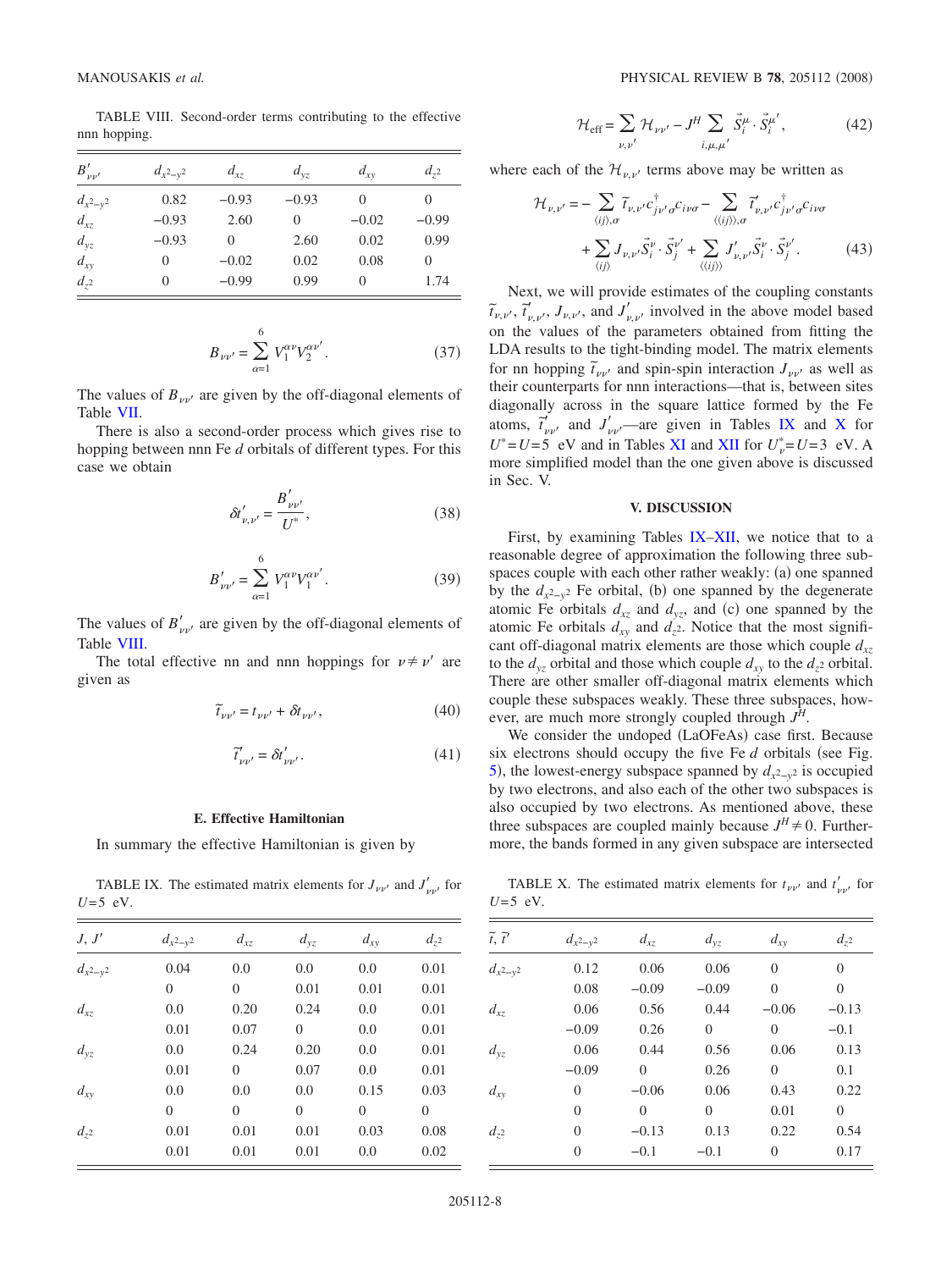TABLE XI. The estimated matrix elements for  $J_{\nu\nu'}$  and  $J'_{\nu\nu'}$  for  $U=3$  eV.

<span id="page-8-0"></span>

| J, J'         | $d_{x^2-y^2}$ | $d_{xz}$ | $d_{yz}$       | $d_{xy}$       | $d_{z^2}$      |
|---------------|---------------|----------|----------------|----------------|----------------|
| $d_{x^2-y^2}$ | 0.08          | 0.02     | 0.02           | $\overline{0}$ | 0.06           |
|               | 0.01          | 0.03     | 0.03           | $\overline{0}$ | 0.03           |
| $d_{xz}$      | 0.02          | 0.34     | 0.42           | 0.01           | 0.06           |
|               | 0.03          | 0.35     | $\overline{0}$ | $\overline{0}$ | 0.04           |
| $d_{yz}$      | 0.02          | 0.42     | 0.34           | 0.01           | 0.06           |
|               | 0.03          | $\theta$ | 0.35           | $\overline{0}$ | 0.04           |
| $d_{xy}$      | 0             | 0.01     | 0.01           | 0.25           | 0.05           |
|               | 0             | $\Omega$ | $\overline{0}$ | $\overline{0}$ | $\overline{0}$ |
| $d_{z^2}$     | 0.06          | 0.06     | 0.06           | 0.05           | 0.26           |
|               | 0.03          | 0.04     | 0.04           | $\Omega$       | 0.10           |

by the bands formed in the other two subspaces because their atomic energy difference is small compared to their bandwidth.

There is a great degree of magnetic frustration, as noted in Refs. [20,](#page-9-7) [21,](#page-9-21) and [25,](#page-9-22) especially in the subspace spanned by  $d_{xz}/d_{yz}$ . In this subspace the nnn coupling *J'* becomes greater than  $J/2$  for any value of  $U^* \leq 4.3$  eV (see Fig. [6](#page-8-2)). When  $J < 2J'$ , the observed columnar antiferromagnetic ordering is favorable<sup>21[,25](#page-9-22)</sup> relative to the familiar  $(\pi,\pi)$  antiferromagnetic order. The subspace spanned by  $d_{x^2-y^2}$  has net spin zero and, therefore, is not expected to contribute significantly to the choice of magnetic order. On the other hand, there seems to be less frustration in the subspace spanned by  $d_{xy}/d_{z^2}$ , which is half-filled; we therefore expect that a long-range antiferromagnetic order should characterize the ground state of this subspace if it were uncoupled from the  $d_{xz}/d_{yz}$  subspace. However, due to Hund's rule coupling  $J<sup>H</sup>$ , the spin orientation of all subspaces should be common. The conflicting preferences of these two subspaces, which are forced to make a common choice, introduce further frustration of relative spin orientation.

<span id="page-8-2"></span>

FIG. 6. The calculated nn  $J_{xz, xz}/2$  is compared to the nnn  $J'_{xz, xz}$ as a function of  $U^*=U$ . The condition for the instability of the  $(\pi, \pi)$  order to the columnar order is  $J'_{xz, xz} > J_{xz, xz}/2$  which occurs for values of  $U^* \leq 4.3$  eV.

TABLE XII. The estimated matrix elements for  $t_{\nu\nu'}$  and  $t'_{\nu\nu'}$  for  $U=3$  eV.

<span id="page-8-1"></span>

| $\widetilde{t}, \widetilde{t}'$ | $d_{x^2-y^2}$ | $d_{xz}$ | $d_{yz}$       | $d_{xy}$       | $d_{z^2}$ |
|---------------------------------|---------------|----------|----------------|----------------|-----------|
| $d_{x^2-y^2}$                   | 0.05          | 0.10     | 0.10           | $\overline{0}$ | $\Omega$  |
|                                 | 0.14          | $-0.16$  | $-0.16$        | $\overline{0}$ | 0         |
| $d_{xz}$                        | 0.10          | 0.60     | 0.38           | $-0.10$        | $-0.22$   |
|                                 | $-0.16$       | 0.43     | $\overline{0}$ | $\overline{0}$ | $-0.17$   |
| $d_{yz}$                        | 0.10          | 0.38     | 0.60           | 0.10           | 0.22      |
|                                 | $-0.16$       | $\Omega$ | 0.43           | $\overline{0}$ | 0.17      |
| $d_{xy}$                        | $\Omega$      | $-0.10$  | 0.10           | 0.43           | 0.23      |
|                                 | $\Omega$      | $\theta$ | $\Omega$       | 0.01           | 0         |
| $d_{z^2}$                       | $\Omega$      | $-0.22$  | 0.22           | 0.23           | 0.76      |
|                                 | $\Omega$      | $-0.17$  | 0.17           | $\overline{0}$ | 0.29      |

We expect that the subspace spanned by  $d_{xz}/d_{yz}$  drives the system to a global columnar order $20,21,25$  $20,21,25$  $20,21,25$  because it is characterized by the larger couplings. The presence of a large *J* in the subspace spanned by  $d_{xz}/d_{yz}$  might impose the  $(0, \pi)$ order through the relatively large Hund's rule coupling  $J_H$  $\sim$  0.5 eV. The fact that the subspace  $d_{xz}/d_{yz}$  prefers the columnar order and the subspace  $d_{z}$ <sup>2</sup>/ $d_{xy}$  prefers the  $(\pi,\pi)$  order creates frustration which may also explain the fact that the observed moment per Fe atom is small.

We emphasize that unlike the case of undoped cuprates, the undoped parent compound in the case of the oxypnictides is not an insulator. As can be inferred from Fig. [1,](#page-0-0) the motion along the ferromagnetic direction is not hindered and, therefore, the undoped material is expected to demonstrate anisotropic transport in the SDW phase.

We would like to discuss the case of the neutral FeAs layer which was considered in Sec. II, where it was found that the ground state is characterized by  $(\pi, \pi)$  order. The case of the neutral layer has five electrons per Fe atom and this implies that all Fe *d* orbitals should be singly occupied. Therefore, the subspace spanned by  $d_{x^2-y^2}$  is no longer characterized by spin zero. This means that the subspace  $d_{xz}/d_{yz}$ in order to drive the columnar order has to compete against not just one but two subspaces which prefer the  $(\pi,\pi)$  order.

The phenomenological Hamiltonian considered in Ref. [20,](#page-9-7) [21,](#page-9-21) and [25](#page-9-22) to introduce frustration is different from the one we derived based on a more rigorous approach, which is more complex. The next step would be to study the Hamiltonian given in Eqs.  $(42)$  $(42)$  $(42)$  and  $(43)$  $(43)$  $(43)$  by various analytical and numerical techniques, which is beyond the scope of the present work.

While the estimated nn antiferromagnetic coupling constants are of similar magnitude to the one in the cuprous  $\alpha$  oxides,  $38$  in the oxypnictide materials there is magnetic frustration mainly due to the fact that the nnn antiferromagnetic coupling for the  $d_{xz}/d_{yz}$  subspace is large. Therefore, assuming that the pairing interaction between electrons is of magnetic origin, it is not clear if the pairing energy scale is larger or smaller compared to that in the cuprate superconducting materials. The pairing energy scale in the present model may be enhanced by the "flavor" factor, that is, the number of states spanning the subspace where the added electrons go in